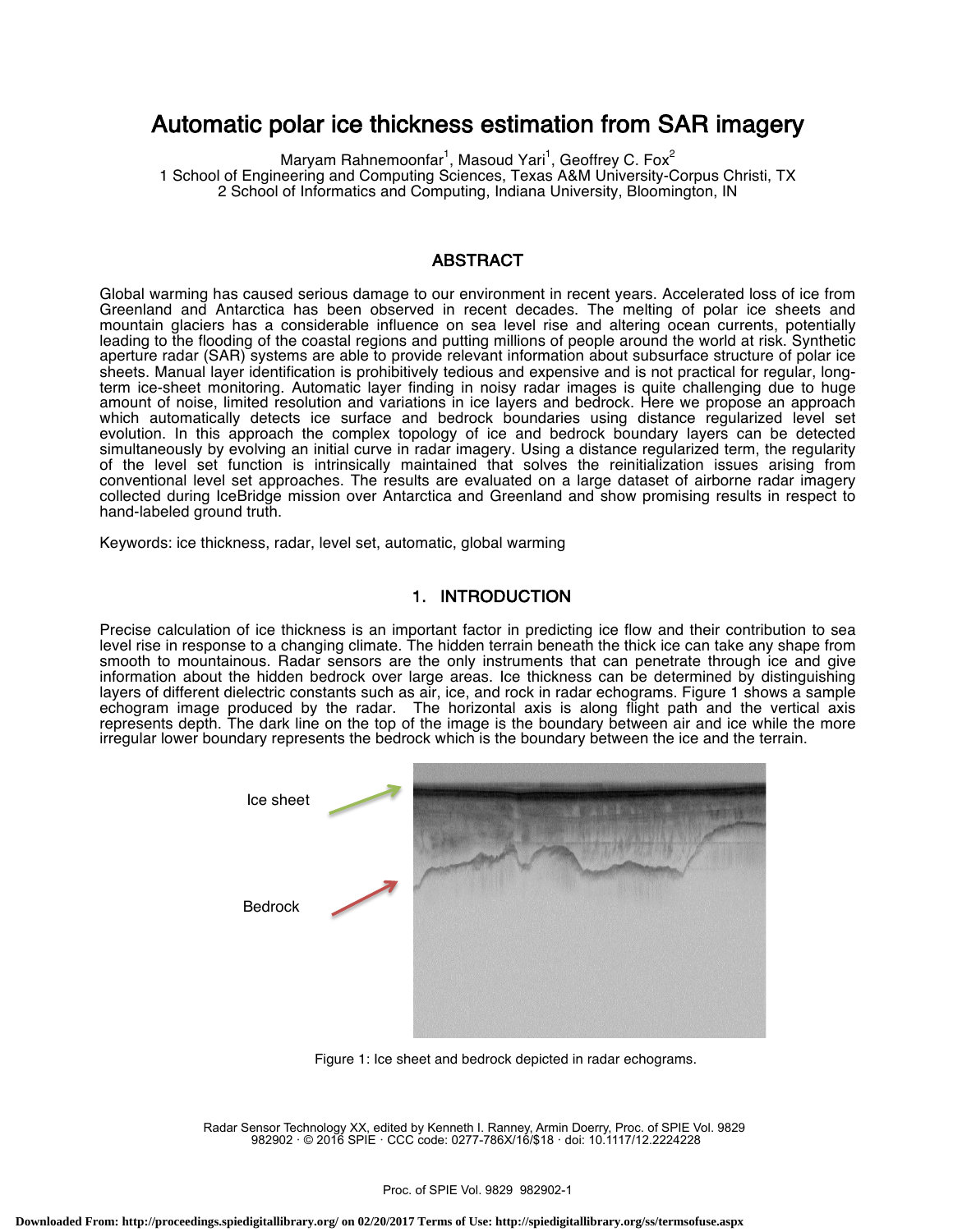The identification and interpretation of bedrocks are a difficult procedure due to complex patterns of bedrocks. Moreover, the images contain speckle noise due to the coherent nature of SAR. Usually human experts mark ice sheet layer and bedrock by hand for further processing. Manual layer identification is very time consuming and is not practical for long-term ice-sheet monitoring. Therefore, it is essential to develop intelligent methods to automate the process and reducing the delivery time.

Several semi-automated and automated methods have been introduced in the literature for layer finding and ice thickness in radar images [1-12]. Methods based on statistical properties of subsurface targets [2] provide only approximate locations and fail to find exact layers. Probabilistic graphical models [4] [5] are able to detect the exact location of ice layer boundary in echogram images. However, these models need a lot of training samples and therefore they are not practical for large dataset. The main disadvantage of the active contour model [6] is the incapability of maintaining the topology of the evolving curve. This difficulty does not arise in the level set model as it embeds the evolving curve into a higher dimensional surface. A level set technique for estimating bedrock and surface layers was applied in [11]. However the re-initialization was applied manually for each single image which considerably reduced the functionality.

This paper proposes a novel level set approach to automatically identify the ice and bedrock layers in a large dataset of radar imagery. Here we used a variational level set function in which the regularity of the level set function is maintained intrinsically using a distance regularization term. Therefore, it does not need any manual re-initialization and was automatically applied on a large dataset.

### 2. METHODOLOGY

The complex patterns of bedrock cannot be detected effectively using ordinary image segmentation algorithms such as edge detection or statistical approaches. Here we propose to use the level set technique to extract the exact layer boundaries in radar echogram images.

The level set method (LSM) is essentially a successor to the active counter method. Active contour method (ACM), also known as Snake Model, was first introduced in the context of image processing [14]. Starting with certain parametric curves, the ACM moves the curves in order to capture the desired boundaries and interfaces; however, it does not have any control over the topology of the curves. This can accumulate irregularities that eventually mislead the moving curves. The LSM method overcomes this issue by taking the problem to a higher dimension. It defines the boundaries of desired objects as the zero-level set of a higher dimensional surface, called the Level Set Function (LSF).

In image segmentation applications, the conventional LSM is expressed as

$$
\frac{\partial \varphi}{\partial t} = F \left| \nabla \varphi \right| + A \cdot \nabla \varphi \tag{1}
$$

In this formulation, the first term presents the edge functional, with F being a scalar function; the second term is the area term with A being a vector valued function. To avoid irregularities that can lead to re-initialization procedure, a new technique was suggested in [15]. In this work we will consider the model proposed in [16], where a diffusion type functional is introduced to stabilize the process without need of re-initialization. The new formulation reads

$$
\frac{\partial \varphi}{\partial t} = F \left| \nabla \varphi \right| + A \cdot \nabla \varphi + \text{div}(D \nabla \varphi)
$$
\n(2)

where the last term represents the distance regularization contribution, with a diffusion coefficient  $D = D(\varphi)$ . The diffusion coefficient is constructed from a double-well potential function *p* as follows

$$
D(\varphi) = \frac{p'(|\nabla \varphi|)}{|\nabla \varphi|},\tag{3}
$$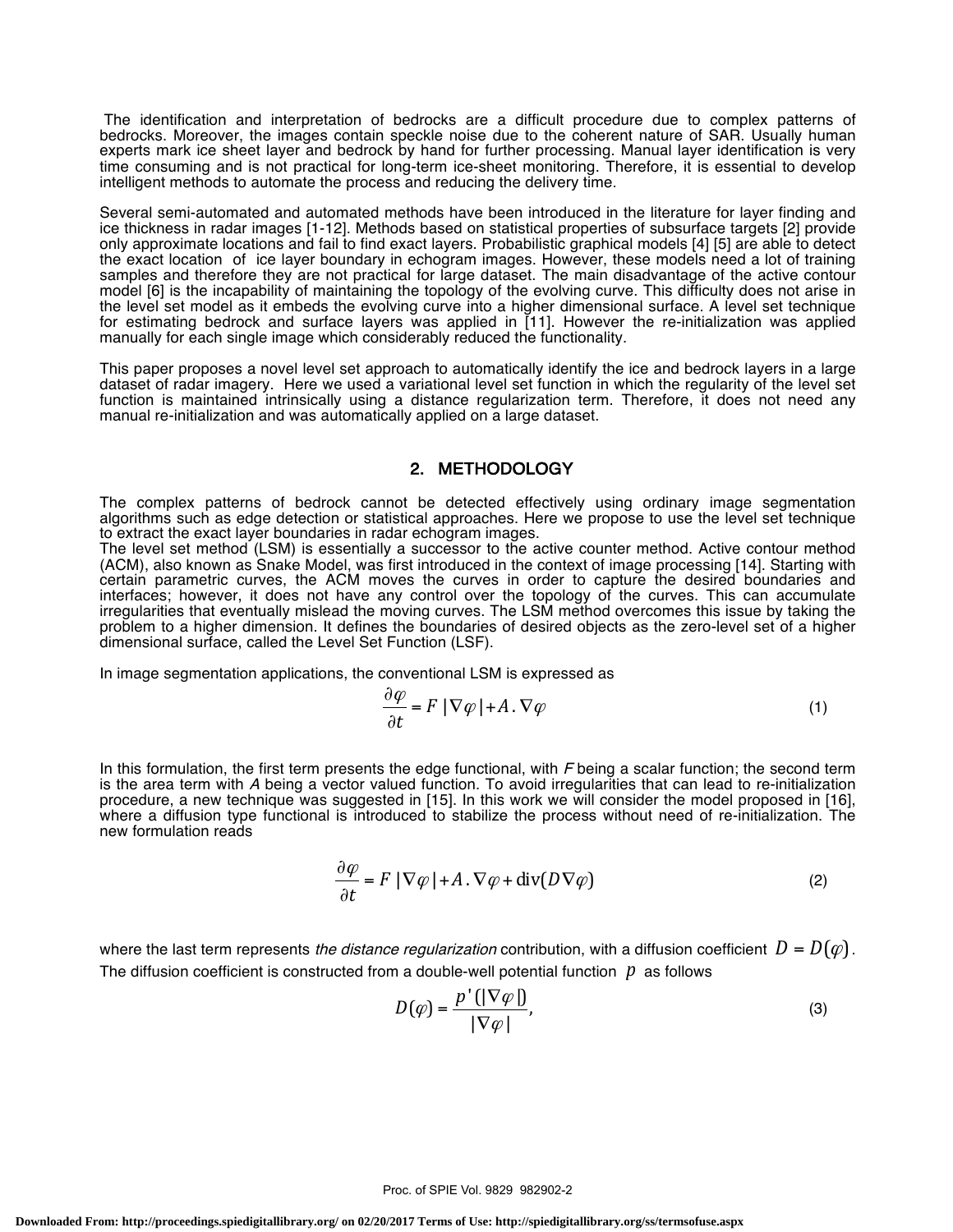where

$$
p(s) = \begin{cases} (1 - \cos(2\pi s)) / 4\pi^2 & s \le 1\\ (s - 1)^2 / 2 & s \ge 1 \end{cases}
$$
 (4)

Obviously *p* is twice differentiable, and enjoys the following properties

$$
\left|\frac{p'(s)}{s}\right| < 1 \text{ for } s > 0 \text{, and } \lim_{s \to 0} \frac{p'(s)}{s} = \lim_{s \to \infty} \frac{p'(s)}{s} = 1. \tag{5}
$$

Given the above property, one can easily see that

$$
|\mu \frac{p'(|\nabla \varphi|)}{|\nabla \varphi|}|\leq \mu. \tag{6}
$$

This will guarantee the boundedness of the diffusion rate in (2).

#### 3. EXPERIMENTAL RESULTS

The Level set ice layer identification approach was applied on publicly available radar images from NASA Operation Ice Bridge program. The images were collected with the airborne Multichannel Coherent Radar Depth Sounder system described in [17]. We applied the method on 150 images and compared the results with the ground truth. The ground-truth images have been produced by human annotators. Figure 2a through 2f show the results of our approach with respect to the ground-truth. Figure 2a shows the initial curve. This initial curve was drawn automatically and there is no need for user input in any step of the procedure. Figure 2 b-f shows the results after iteration 150, 300, 450, 600 and 650 respectively. Figure 2g shows the groundtruth which is the result of labeling the layers by a human operator. Comparing Figure 2f, the result of the proposed approach, with Figure 2g, the ground-truth, we notice that our result is very close to the ground-truth.

We measure the accuracy by calculating the mean absolute difference between ground-truth and our results for both surface and bedrock layers (in pixels). Table 1 shows the average result for 150 images. The mean error is 3.1 pixel for surface layer and 11.8 pixel for bedrock boundary. Our approach is very fast; it takes an average of 30 second to process each image on a 2.7 GHz machine.

|              | Absolute Mean error<br>ice layer | Absolute Mean error<br><b>Bedrock</b> |
|--------------|----------------------------------|---------------------------------------|
| Our approach | 3.1 pixels                       | 11.8 pixels                           |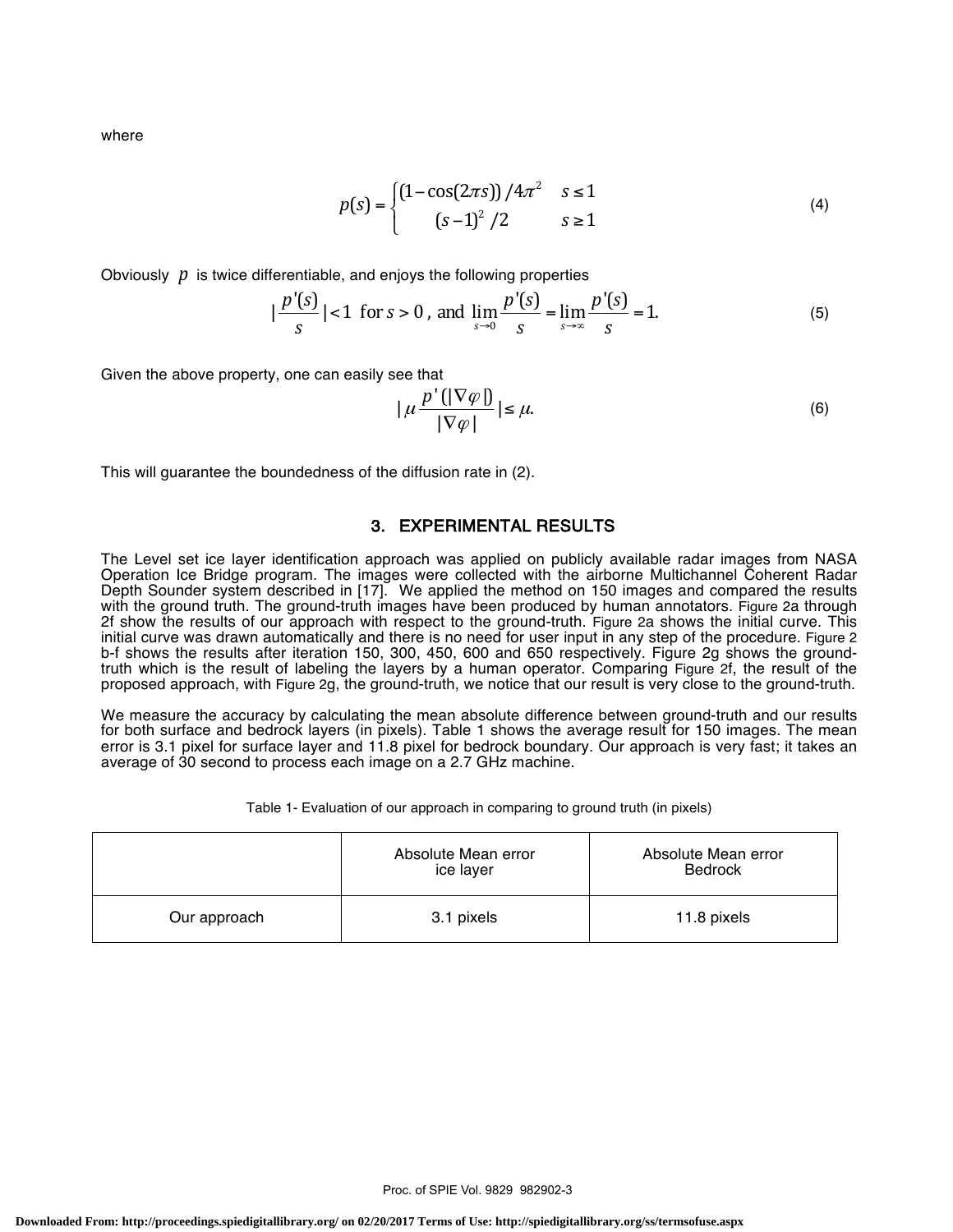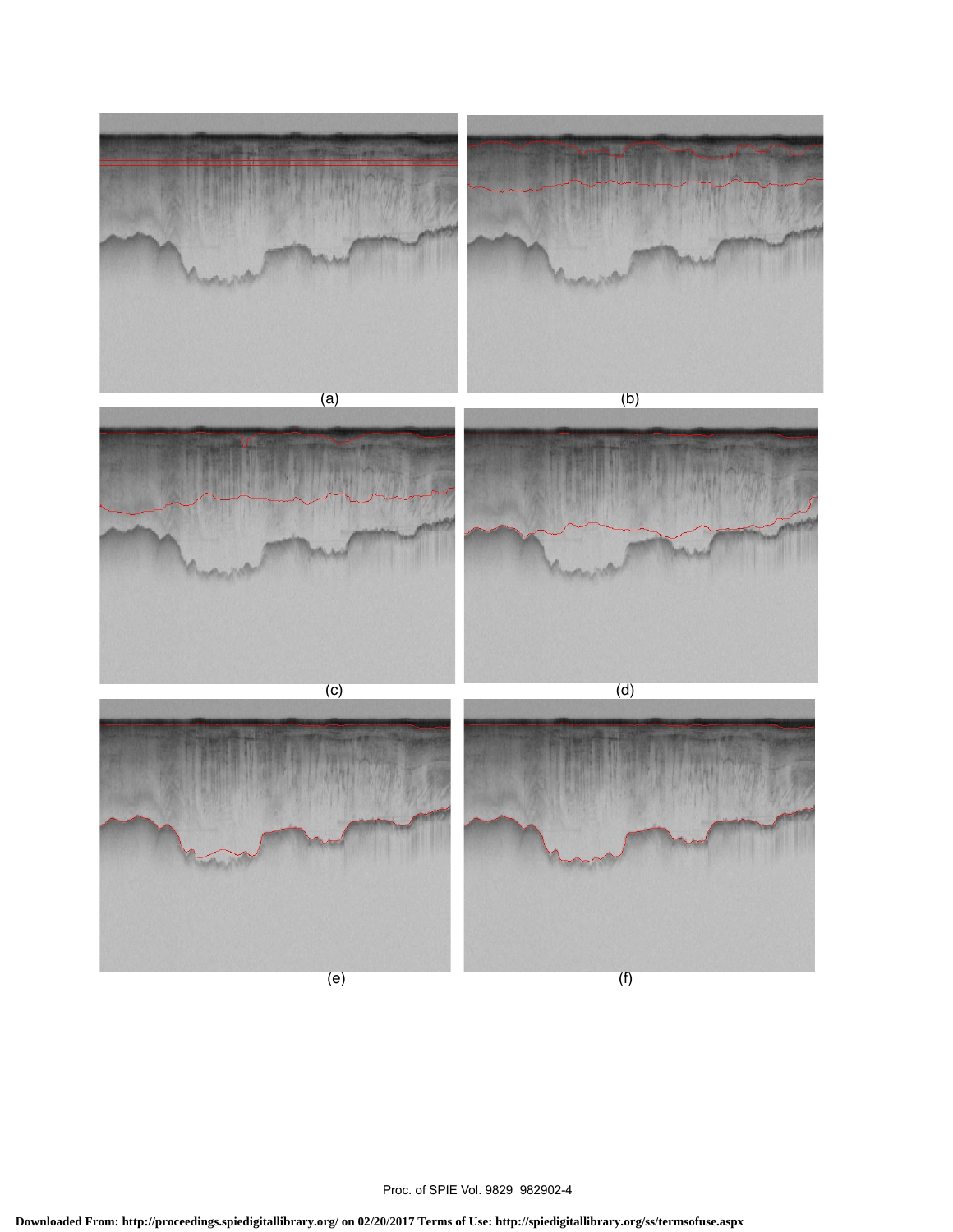

Figure 2 : Contour evolution throughout processing. a) Initial curve, (b)-(f) contour adaptation to bedrock and ice layer after 150, 300, 450,600, and 650 iterations correspondingly, (g) ground-truth image.

## 4. CONCLUSION

We presented an automatic approach to estimate bedrock and ice layers in radar echo sounding imagery. In this approach the complex topology of ice and bedrock boundary layers were detected by using level set algorithm. The results were evaluated on a large dataset of airborne radar imagery collected during the IceBridge mission over Antarctica and Greenland and show promising results in respect to hand-labeled ground truth.

## 5. REFERENCES

- 1. Freeman, G.J., A.C. Bovik, and J.W. Holt. Automated detection of near surface Martian ice layers in orbital radar data. in Image Analysis & Interpretation (SSIAI), 2010 IEEE Southwest Symposium on.<br>2010. IEEE.
- 2. Ferro, A. and L. Bruzzone. A novel approach to the automatic detection of subsurface features in planetary radar sounder signals. in Geoscience and Remote Sensing Symposium (IGARSS), 2011 IEEE International. 2011. IEEE.
- 3. Frigui, H., K. Ho, and P. Gader, Real-time landmine detection with ground-penetrating radar using discriminative and adaptive hidden Markov models. EURASIP Journal on Advances in Signal Processing, 2005. 2005(12): p. 1867-1885.
- 4. Crandall, D.J., G.C. Fox, and J.D. Paden. Layer-finding in Radar Echograms using Probabilistic Graphical Models. in Pattern Recognition (ICPR), 21st International Conference on. 2012.
- 5. Lee, S.-R., et al. Estimating bedrock and surface layer boundaries and confidence intervals in ice sheet radar imagery using MCMC. in Image Processing (ICIP), 2014 IEEE International Conference on. 2014. IEEE.